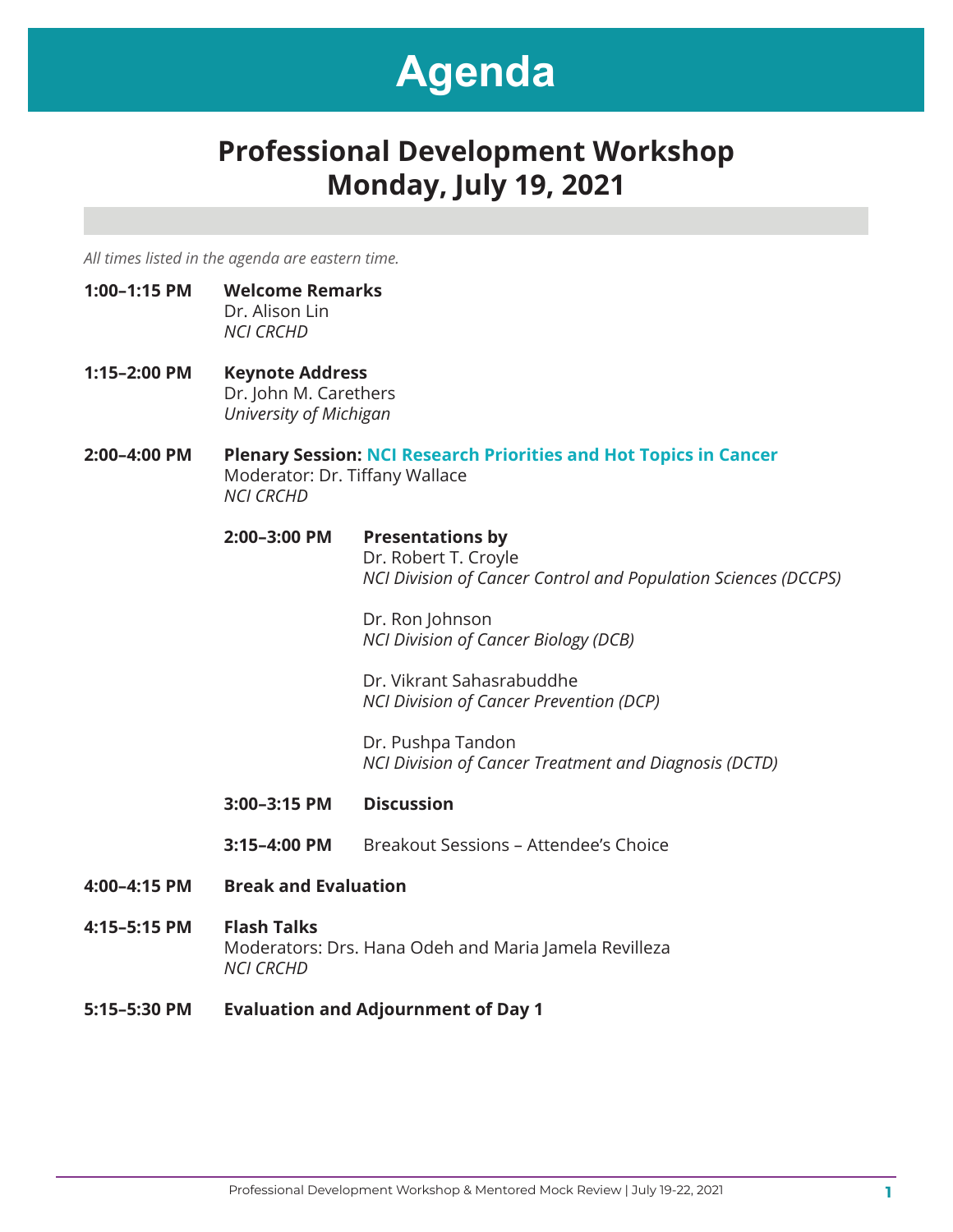### **Professional Development Workshop Tuesday, July 20, 2021**

*All times listed in the agenda are eastern time.*

- **12:00–12:45 PM Poster Session I (Odd Numbers)**
- **12:45–1:00 PM Break**
- **1:00–1:15 PM Recap of Day 1 and Flash Talk Awards** Dr. Mary Ann S. Van Duyn *NCI CRCHD*
- **1:15–2:30 PM Panel Discussion: The Nuts and Bolts of Publishing a Manuscript** Moderator: Dr. Anil Wali *NCI CRCHD*

#### **1:15–2:00 PM Presentations by** Dr. Barnett S. Kramer *Senior Scientific Advisor, NCI DCCPS*

 Dr. Jamie Wilson *Chief Editor, Nature Immunology* 

 Dr. Christopher Li *Senior Editor, Cancer Epidemiology, Biomarkers & Prevention*

#### **2:00–2:30 PM Discussion**

- **2:30–3:30 PM Panel Discussion: Navigating an Independent Research Career at NCI** Moderator: Dr. Jessica Calzola *NCI CRCHD*
	- **2:30–3:00 PM Presentations by** Dr. Nirali N. Shah *Lasker Clinical Research Scholar, NCI Center for Cancer Research (CCR)*

 Dr. Natalie Porat-Shliom *Earl Stadtman Investigator, NCI CCR* 

 Dr. Mitchell Machiela *Earl Stadtman Investigator, NCI Division of Cancer Epidemiology and Genetics (DCEG)* 

#### **3:00–3:30 PM Discussion**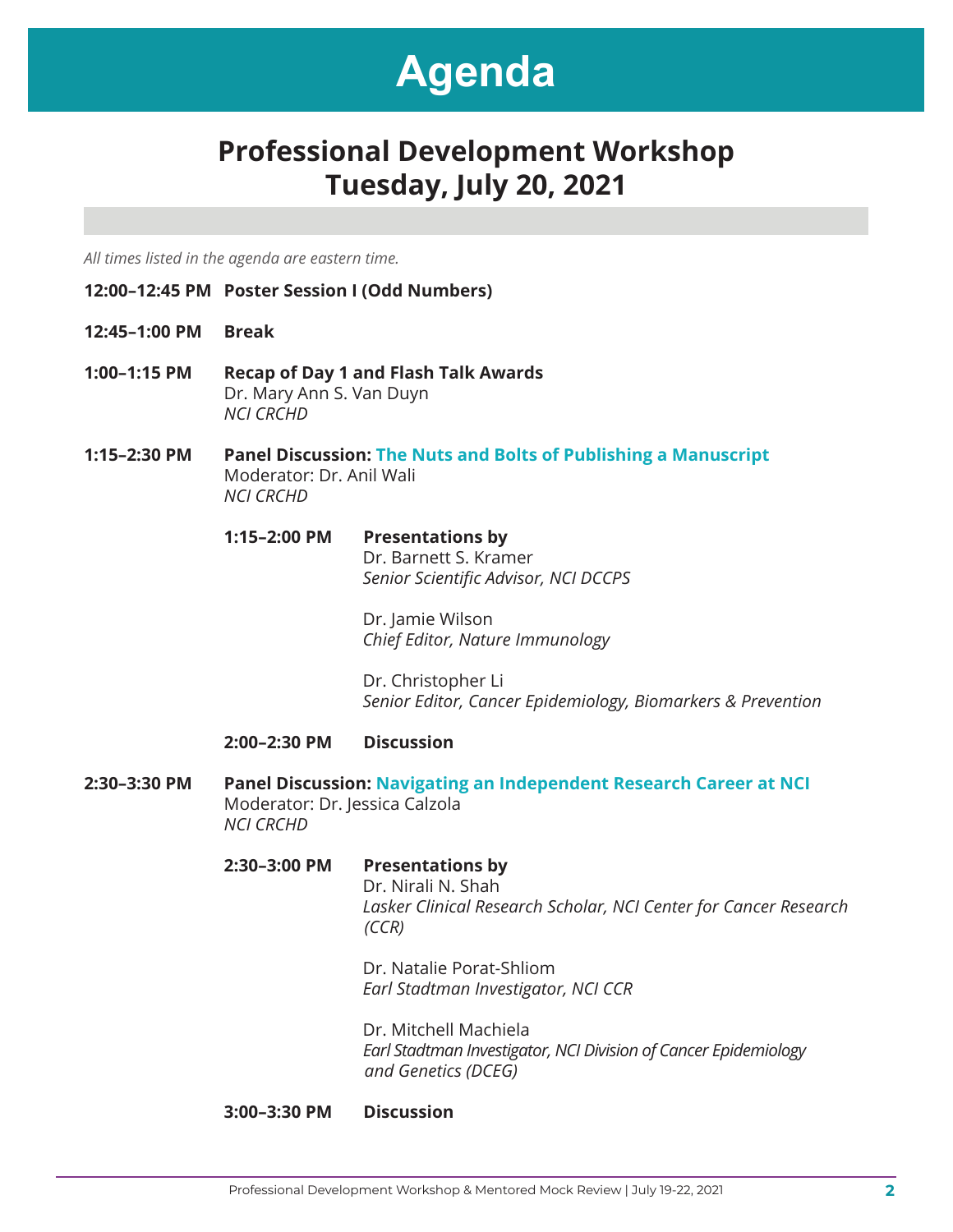- **3:30–3:40 PM Break and Evaluation**
- **3:40–4:40 PM Panel Discussion: Navigating an Independent Research Career Outside NCI** Moderator: Dr. Samson Gebreab *NCI CRCHD*

### **3:40–4:20 PM Presentations by** Dr. Brian Gonzalez *H. Lee Moffitt Cancer Center*

 Dr. Sophia George *Leonard M. Miller School of Medicine, Sylvester Comprehensive Cancer Center, University of Miami*

Dr. Cathrine Hoyo *North Carolina State University*

### **4:20–4:40 PM Discussion**

- **4:40–5:20 PM Breakout Discussion: Building a Meaningful Mentoring Relationship** Moderator: Dr. Eric Johnson Chavarria *NCI CRCHD*
- **5:20–5:30 PM Evaluation and Adjournment of Day 2**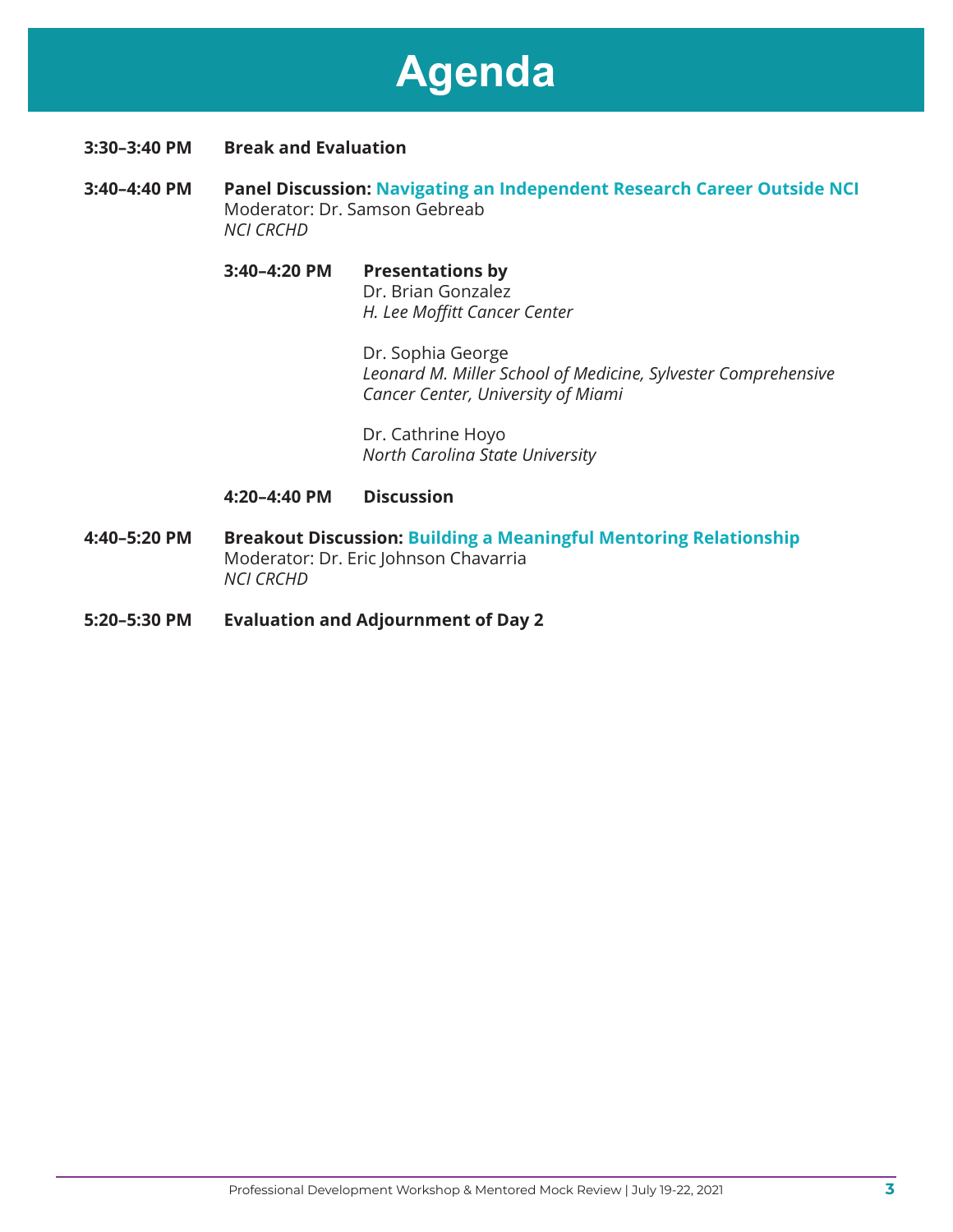### **Professional Development Workshop Wednesday, July 21, 2021**

*All times listed in the agenda are eastern time.*

- **12:00–12:45 PM Poster Session II (Even Numbers)**
- **12:45–1:00 PM Break and Evaluation**
- **1:00–1:15 PM Recap of Day 2 and Action Items on Mentoring** Dr. LeeAnn Bailey *NCI CRCHD*
- **1:15–2:15 PM Plenary Interactive Session: Building Resilience and Wellness in Cancer Research Careers** Ms. Jennifer Wiggins

*NIH Office of Intramural Training and Education (OITE)*

Moderator: Ms. Sandra L. San Miguel *NCI CRCHD* 

- **2:15–3:00 PM Plenary Session: NCI Grants Policy Updates** Moderator: Dr. Anthony DiBello *NCI CRCHD*
	- **2:15–2:30 PM Presentations by** Dr. Anandarup Gupta *NCI Division of Extramural Activities*

 Mr. Shane Woodward *NCI Office of Grants Administration* 

- **2:30–3:00 PM Discussion**
- **3:00–3:15 PM Break and Evaluation**
- **3:15–5:15 PM Plenary Interactive Session: Dramatic Grant Writing: Not Your Mother's Boring Grant Session** Dr. Victoria L. Seewaldt *City of Hope Comprehensive Cancer Center*

Dr. Robert Winn *Massey Cancer Center, Virginia Commonwealth University*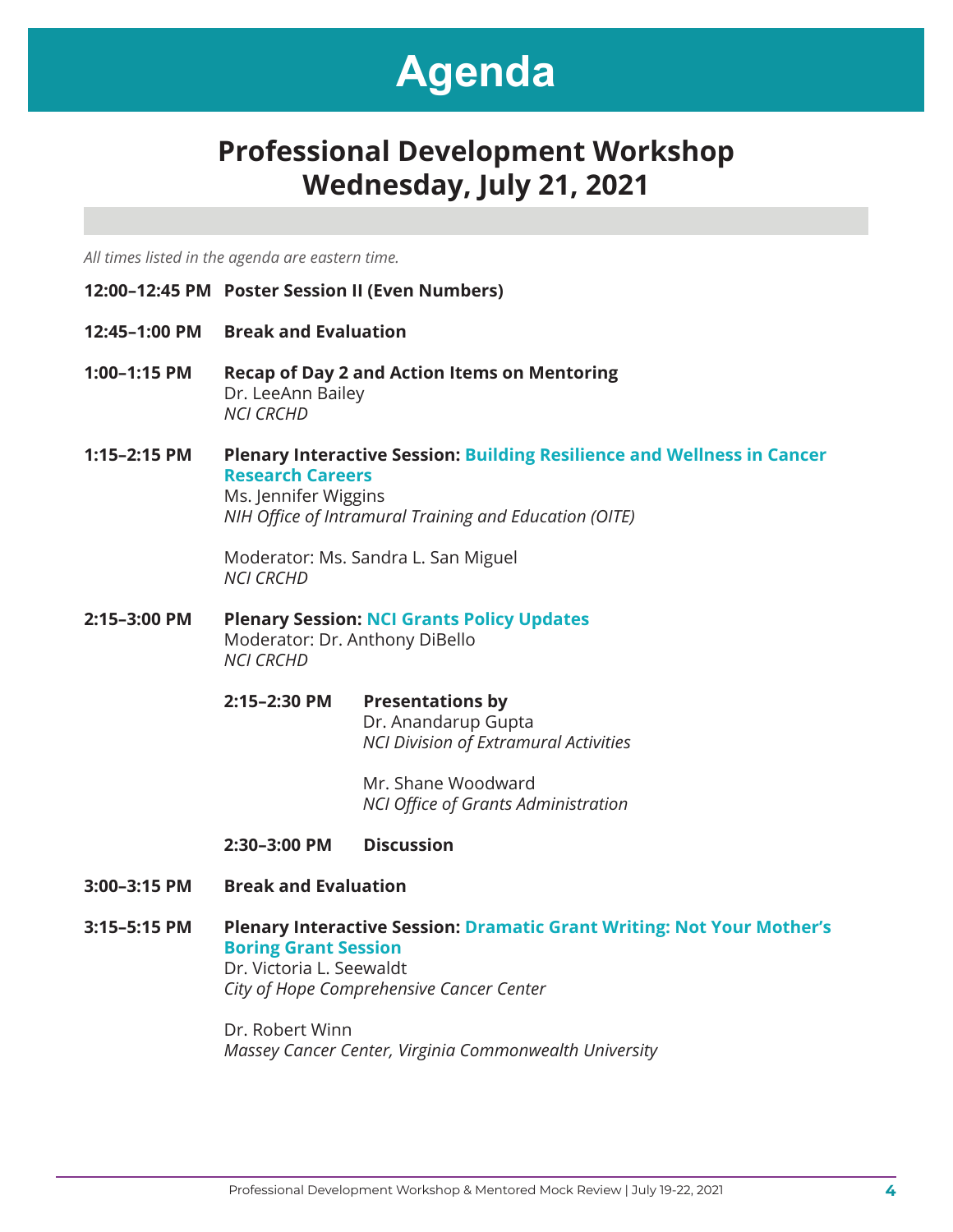### **Grant Writing Team**

Dr. Sophia George *Leonard M. Miller School of Medicine, Sylvester Comprehensive Cancer Center, University of Miami*

Dr. Venkat Krishnan *Genentech*

Dr. Amy Leung *Beckman Research Institute, City of Hope Comprehensive Cancer Center* 

Dr. Deborah Gail Lefkowitz *University of California, Riverside*

Moderators: Drs. Jessica Calzola and Alison Lin *NCI CRCHD*

#### **5:15–5:30 PM Closing Remarks, Evaluation, and Adjournment**  Drs. Sanya A. Springfield and H. Nelson Aguila *NCI CRCHD*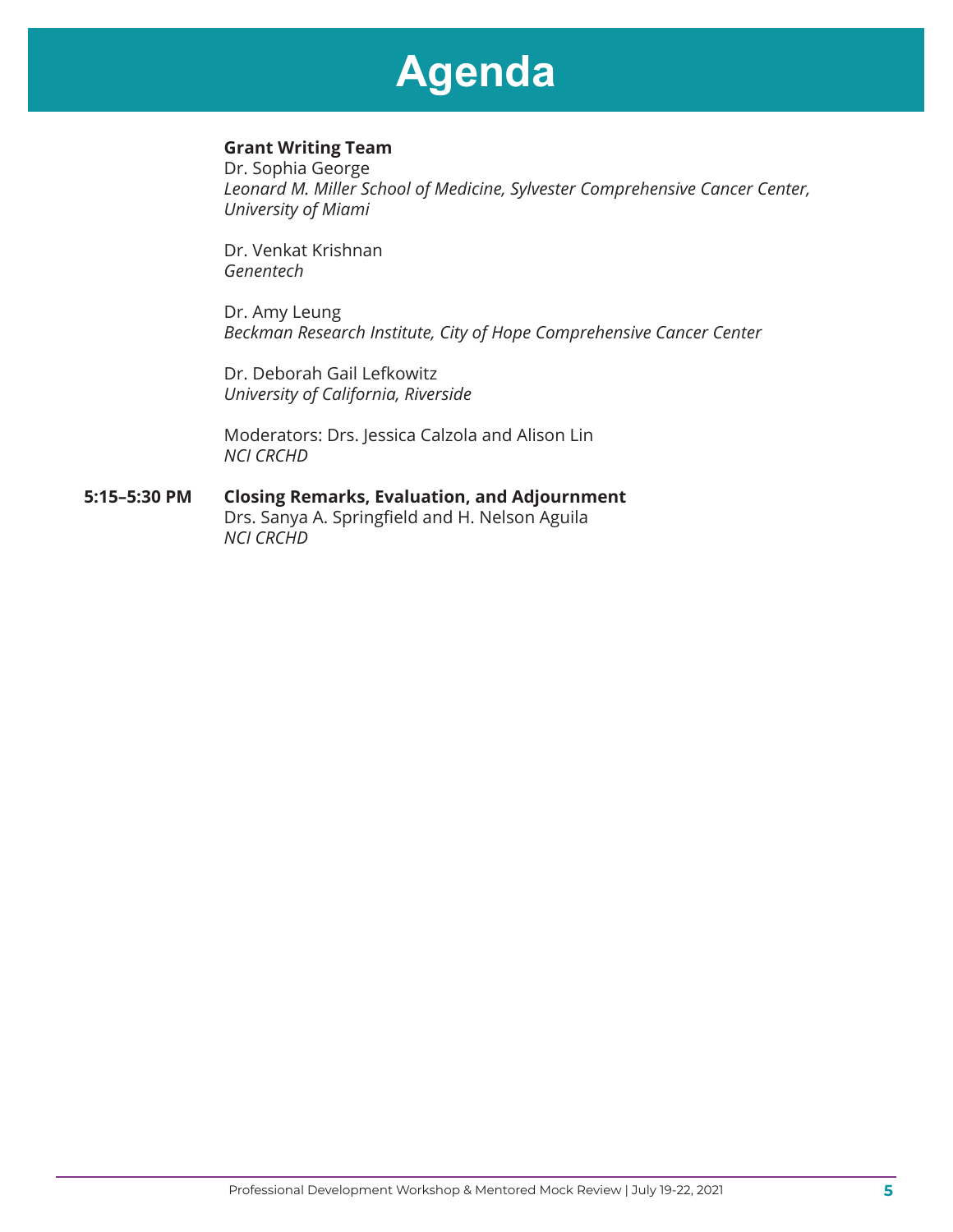### **PDW Mentored Mock Review Thursday, July 22, 2021**

*All times listed in the agenda are eastern time.*

- **1:00–1:10 PM Introductions** Dr. Mulualem Tilahun *NCI CRCHD*
- **1:10–1:30 PM Reviewer Orientation** Dr. Svetlana Kotliarova *NIH Center for Scientific Review (CSR)*
- **1:30–3:10 PM Mock Review Exercise** Dr. Svetlana Kotliarova *NIH CSR*

Moderators: Drs. Mulualem Tilahun and Anthony DiBello *NCI CRCHD*

**1:30-2:00 PM** Review of Application #1 by Group 1

**2:05-2:35 PM** Review of Application #2 by Group 2

- **2:40-3:10 PM** Review of Application #3 by Group 3
- **3:10–3:20 PM Break and Evaluation**
- **3:20–4:10 PM Introduction to the Early Career Reviewer Program**  Moderator: Dr. Mulualem Tilahun *NCI CRCHD*
	- **3:20–3:50 PM Presentation by**  Dr. Svetlana Kotliarova *NIH CSR*
	- **3:50–4:10 PM Discussion**